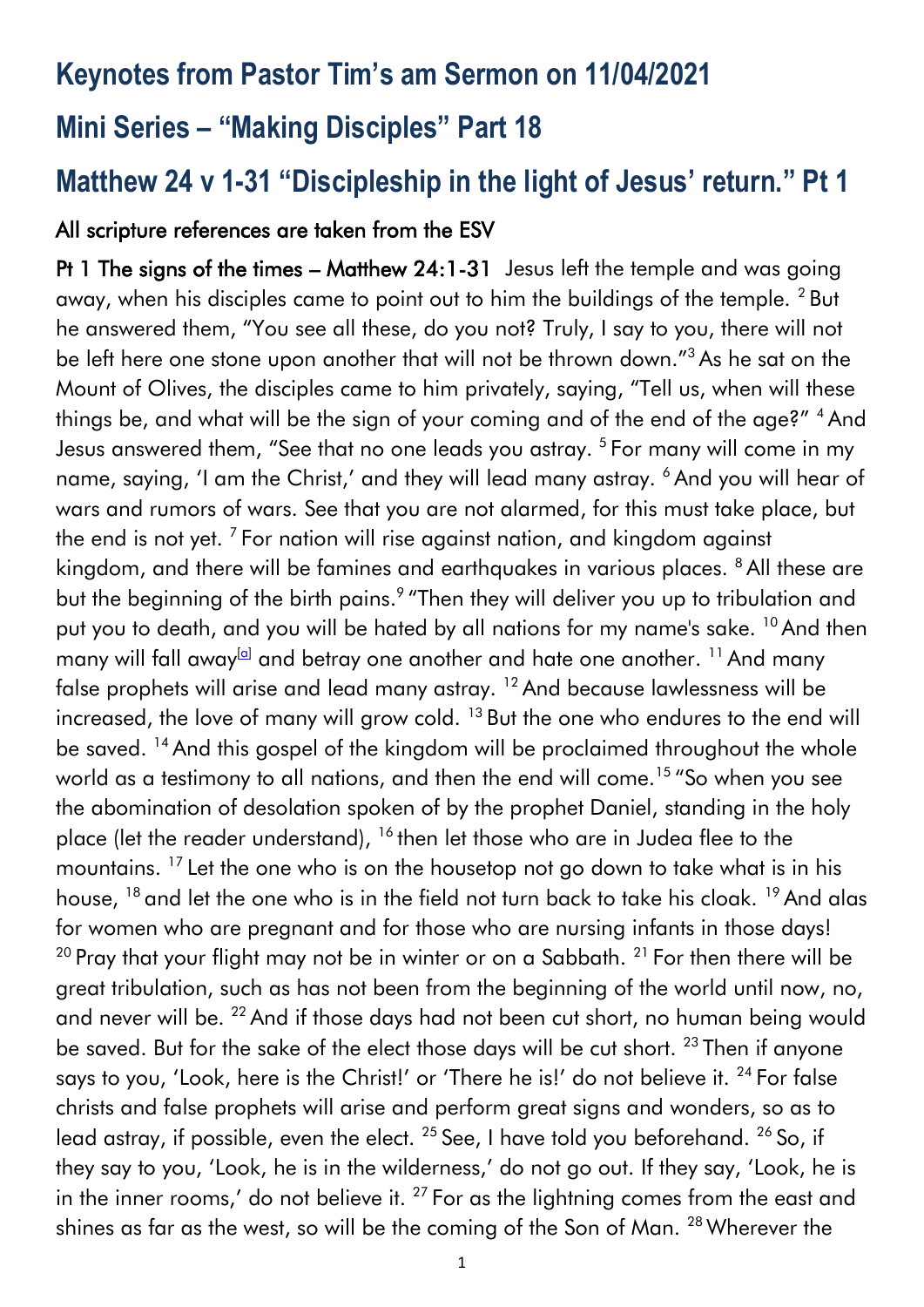corpse is, there the vultures will gather.<sup>29</sup> "Immediately after the tribulation of those days the sun will be darkened, and the moon will not give its light, and the stars will fall from heaven, and the powers of the heavens will be shaken. <sup>30</sup> Then will appear in heaven the sign of the Son of Man, and then all the tribes of the earth will mourn, and they will see the Son of Man coming on the clouds of heaven with power and great glory. <sup>31</sup> And he will send out his angels with a loud trumpet call, and they will gather his elect from the four winds, from one end of heaven to the other.

There is increasing concern among scientists over how long this earth can sustain humanity. God has given humanity the responsibility to care for this earth, though that is not the main reason for our existence, which is to know God and to honour him by delighting in him. However, it is widely accepted that the earth, in its current form, is not going to be able to sustain humanity indefinitely. All the studies that show this miss one vital fact.

#### Jesus is going to return to this earth to make all things new.

This earth does have a 'use by' date. That date is known only to God, who has determined it. It is a date called 'The day of the Lord', the day when Jesus will return to this earth. Peter talks of it in 2 Peter 3:10 (see p4), but he learned about it from the Lord Jesus Christ, as we see from Matt 24 (above), where Jesus teaches about the end of time. As we saw from the Great Commission (Matt 28: 19-20 see p4) Jesus expects the church to teach obedience to everything he commanded, which includes his teaching on his second coming. Disciples of Jesus need to know:

- that Jesus is coming back and what the signs are that point to his return
- how we are to prepare ourselves and what will happen on judgement day

We are to be a people who live with the expectation that Jesus is coming back Most of us rarely think about the fact that Jesus is coming back to bring this current age to an end. We have become so caught up with life as it is now, and are so conditioned by secular media which denies the existence of God that

## we have lost our vision of how God says he is going to bring this current world to a conclusion.

Because of this we are not leading the godly lives that Jesus calls us to, nor are we passionate about telling people the gospel. We are not prepared for, and looking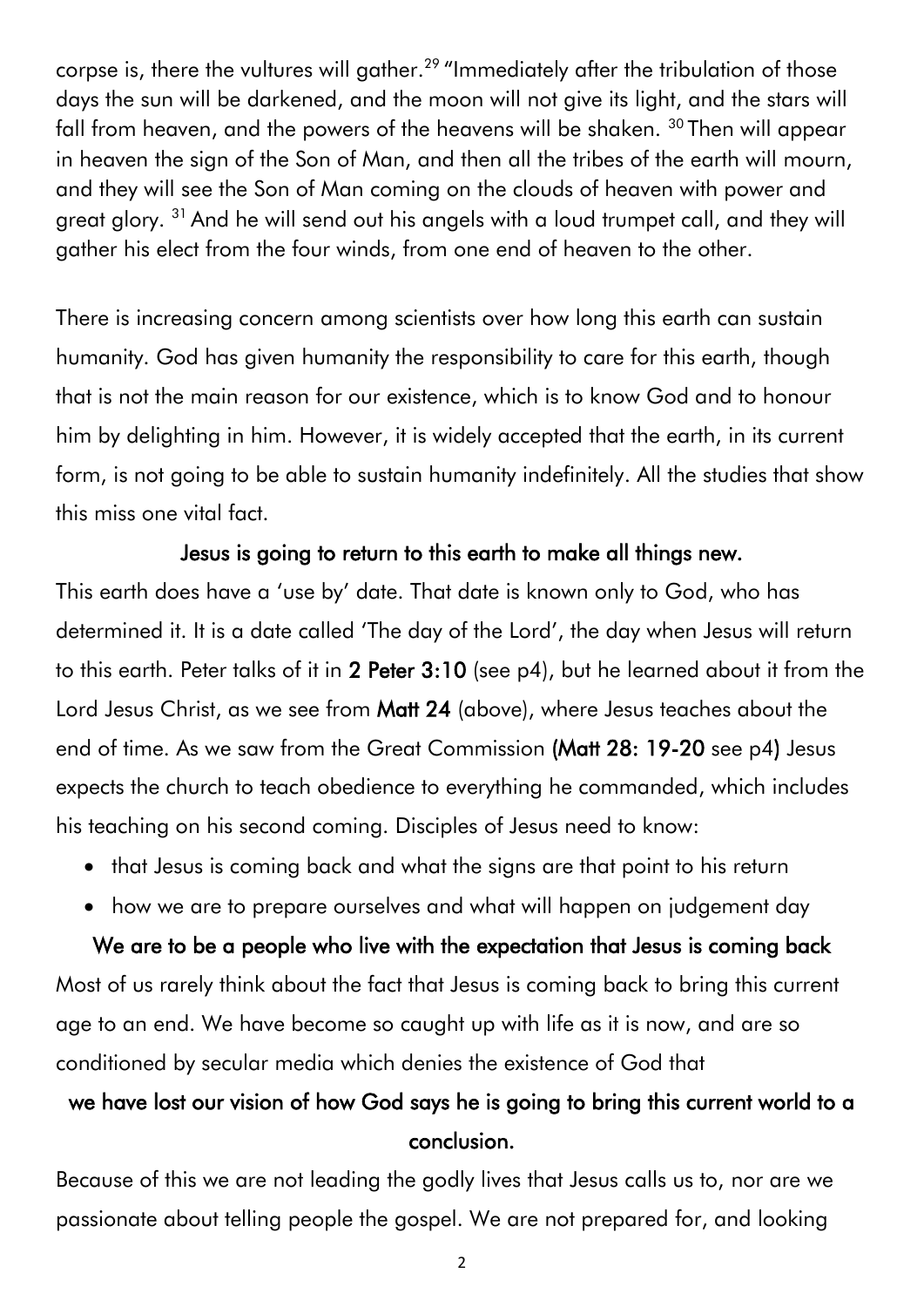forward to, the day when Jesus returns, though we are preparing and looking forward to many short term events, like the lifting of lockdown which is not certain to happen.

### We have become apathetic over the most certain event that will ever happen in the future.

### What does Jesus say about how the world will end?

Jesus spoke of a time when the temple would be destroyed (v2 above), and the disciples wanted to know when this would happen, as well as the signs of his coming and the end of the age (v3). Jesus responds by telling them of three stages in future world history as we head towards the return of Jesus.

### 1. The beginning of birth pains (vv4-13 above).

We are to expect a time of suffering for both the world and the church. For the world there will be:

- Deception at the hands of false messiahs, claiming to be from Jesus (or to be Jesus) and will lead many astray
- Wars and rumours of wars, and earthquakes in various places

For God's people, there will be suffering through persecution and martyrdom, as well as deception at the hands of false prophets. Many who claim to be Christians will stop following Jesus, and even betray other believers.

It will be a time of suffering for the world and the church, and indeed, we can see this happening today. This does not mean the return of Jesus is imminent. In w5-8 (above), Jesus tells us very clearly that when we see these things, the end is not yet. The birth pains are at the beginning stage – they come in waves, and this is just the start of the birth process. No one know exactly when the baby will arrive, though it clearly will! It is the same with Jesus' return.

All that we see, in terms of suffering for the world and the church, are things that mark life on earth during this gospel age, and are reminders that Jesus will return at some point in the future. We may not know exactly when that is (his return may or may not be imminent), but

#### the birth pains have started and they WILL result in the return of Jesus.

3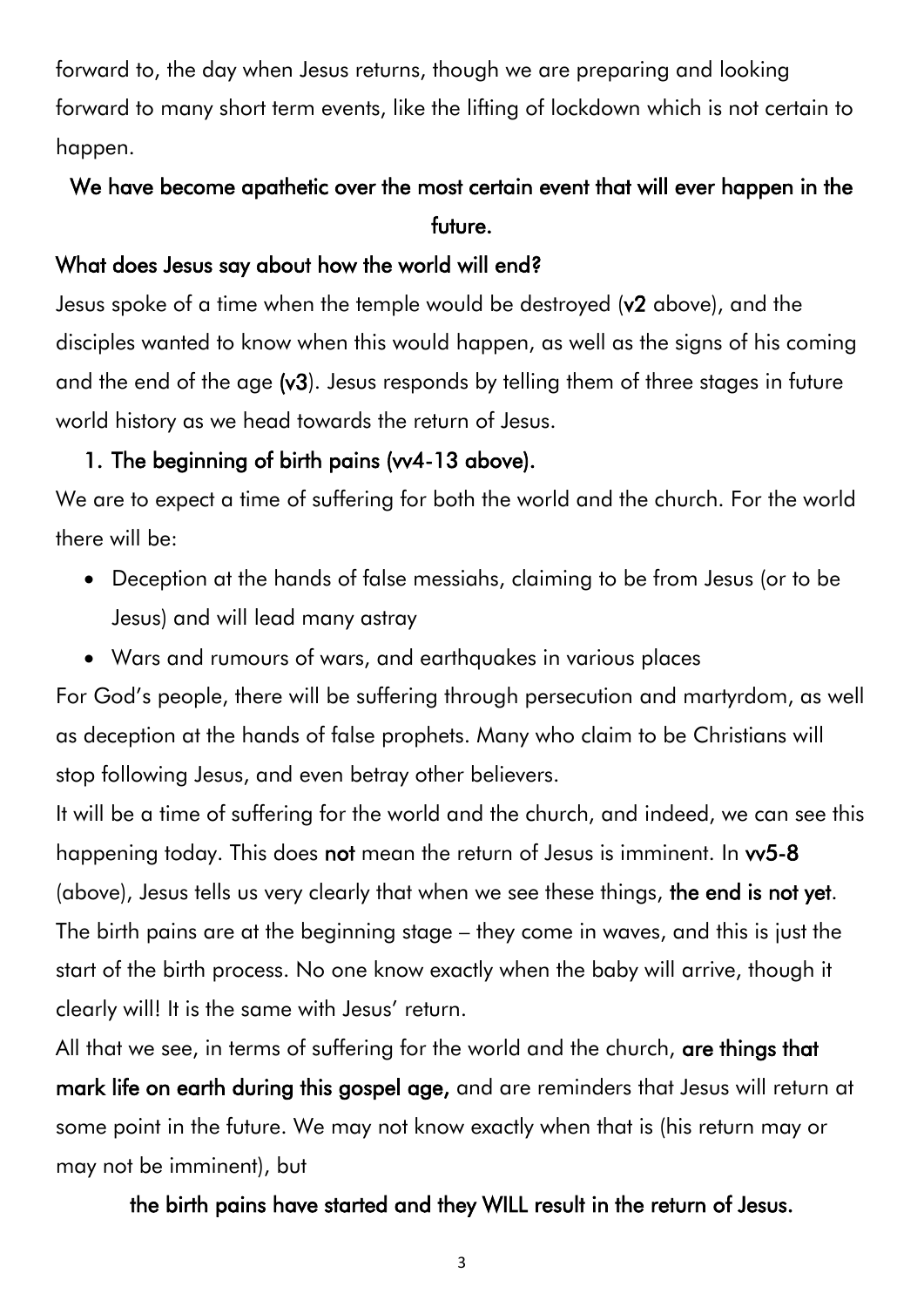Jesus gives us one very clear sign about his return – an activity that, when it is completed, will signal the events just before his return (v14 above). Every nation needs to hear about him and his work to save us from sin, and only when every nation has heard the Gospel will the next stage of Jesus' return happen.

#### 2. The great tribulation (vv15ff above).

In these verses, Jesus speaks of a time of suffering coming on earth that is unlike anything that has happened so far. In the most likely interpretation, Jesus is describing events that took place in AD70 (the destruction of the Temple) and also what will happen at the end of time, weaving the two together. Jesus refers to the abomination of desolation spoken of by Daniel the Prophet. Daniel spoke of a rebellion against God by humanity as a whole, led by an individual who had power to deceive the world. This individual (the man of lawlessness or the antichrist) would make war against God's people. Paul writes of him in 2 Thess 2:3-4 (see p4), and John also spoke of an antichrist figure, writing in AD96, after the fall of Jerusalem. This period will also be marked by false messiahs and false prophets who perform miraculous signs, deceiving people into thinking they really are who they say they are. It will be a terrible time of evil and suffering (v21-22 above), but Jesus teaches us that God is still in control.

God has the power to cut short this time, to stop the rule of Satan and his human agent, the antichrist. God has the power to bring to an end this godless rebellion against himself.

How will he do this? Paul tells us in 2 Thess 2:8 'And then the lawless one will be revealed, whom the Lord Jesus will kill with the breath of his mouth and bring to nothing by the appearance of his coming'. This heralds the next stage.

#### 3. The return of Jesus (vv 29ff above)

No one will be able to miss this event (v27, 29)! You won't need someone to tell you Jesus has come. When Jesus returns, he will destroy the anti-christ, cutting short his rule, and will bring with him the souls of every believer who has died to be resurrected, so that we will enjoy uninterrupted fellowship with Jesus forever.

4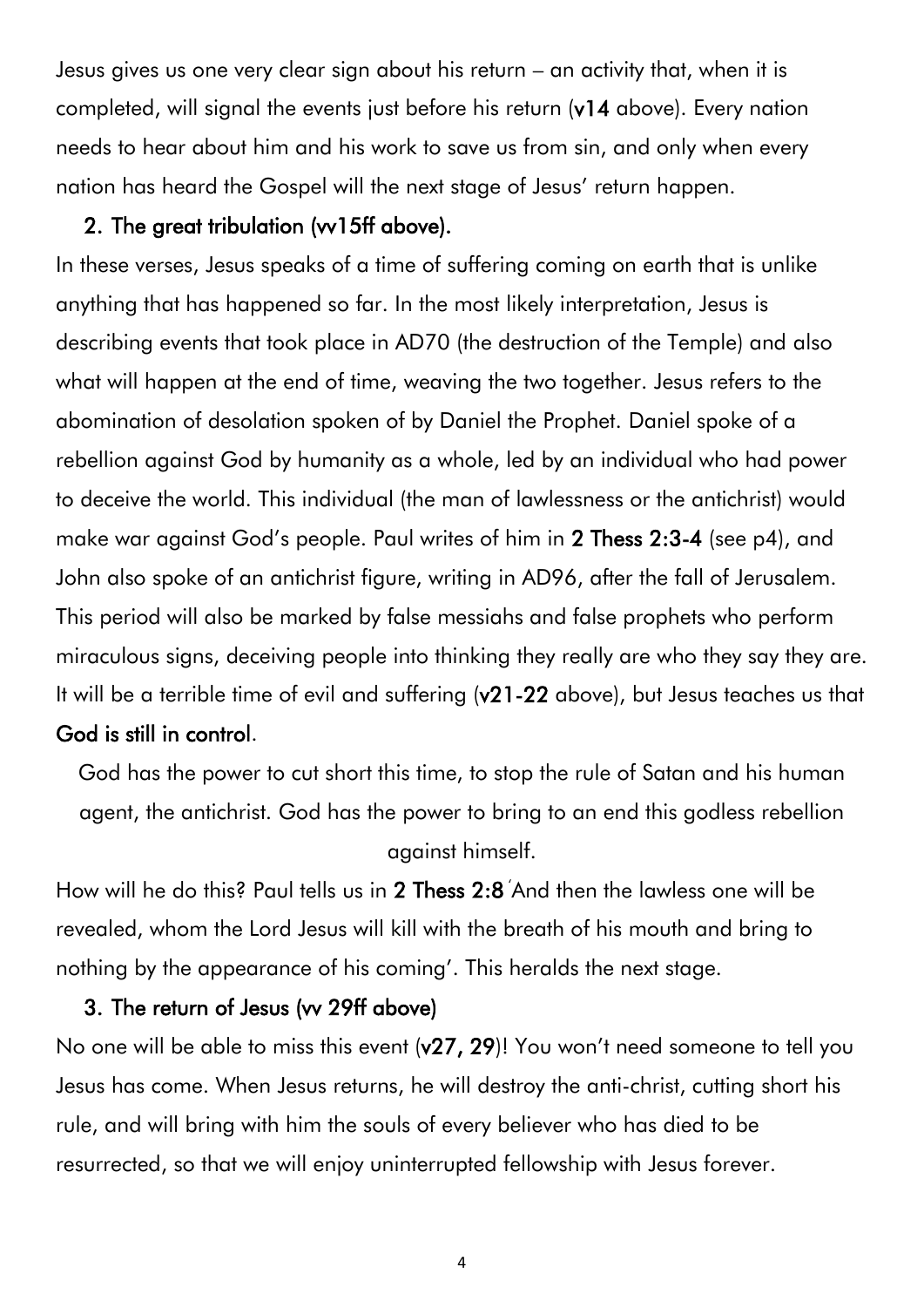We have seen what Jesus has seen fit to share with us about these times. We are not called on to speculate about what he hasn't told us, but rather we need to see what he expects us to do in the light of his return.

This teaching is given so that we might live differently.

## a) We are to live with the expectation every day that Jesus is coming back, as the early church did.

We can be sure that this will happen because some of what he said has already happened. He prophesied the fall of Jerusalem and the destruction of the temple. 70 years later it happened exactly as he said it would. He has prophesied events that will take place during this gospel age, such as wars and earthquakes. These have happened.

## We can have confidence that the great tribulation and Jesus' return will happen as he said.

We need to ask the Holy Spirit to give us faith to believe this so that we really believe it.

b) We are to seek to live as the godly people we will be when Jesus returns. John tells us 'when he (Jesus) appears we shall be like him, because we shall see him as he is'. (1 John 3: 2).

Jesus speaks of the need for endurance (v13 above), to not be deceived (vv4, 23) and to not be afraid (v5). We are to be living faith filled lives that result in obedience to Christ. Peter also brings us this message. (2 Peter 3:11-12 see p4) God has saved us from sin so that we will not only enjoy fellowship with him, but also live in obedience to him, knowing that we will one day stand in his presence.

### c) We are to live proclaiming the good news about Jesus (v14 above)

# The only way anyone will stand in the final judgement is if they are trusting in Jesus Christ.

Jesus alone is the one who can ensure we will not be condemned to eternal death at the last judgement, having:

- made atonement for our sins
- lived a perfect life to secure a righteousness for us

5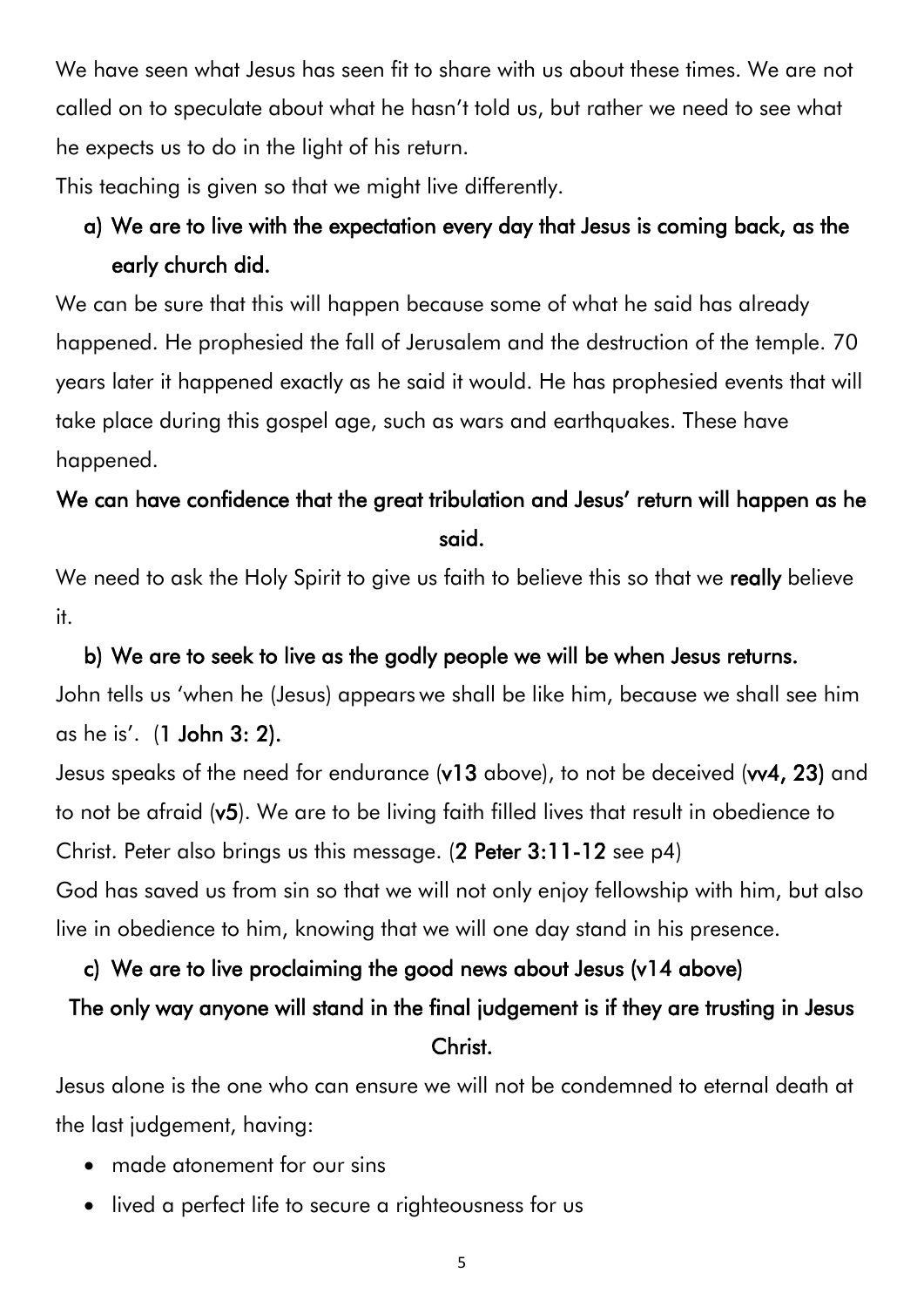That message needs to be proclaimed to ALL nations, including nations where there are false messiahs, wars, natural disasters and persecution. God's people are called to go to these hard places to declare the gospel of Jesus Christ. The church is not to be silent in the face of danger and threats.

During this period of birth pains, rather than speculating about how or when the end will come, we are to unite in giving ourselves to see unreached peoples reached with the message of salvation in Jesus' name.

We may not be called to go, but we all are called to pray, asking God to send workers into the harvest field (even our own children and grandchildren) and to bring gospel fruit. There are many places in the world where people are yet to hear the gospel message that we have had access to for centuries. Many in our own country also need to hear the gospel. Pray for those unreached in far off lands and both pray and take the message out to those nearby.

Jesus taught us to pray 'Your kingdom come, your will be done'. Even today you can be praying for this to happen amongst those who still need to hear the gospel.

## We need to lift our eyes above this world, to focus on eternity and the return of Jesus Christ in power and glory.

2 Peter 3:10<sup>10</sup> But the day of the Lord will come like a thief, and then the heavens will pass away with a roar, and the heavenly bodies<sup>[\[b\]](https://www.biblegateway.com/passage/?search=2%20Peter+3&version=ESV#fen-ESV-30516b)</sup> will be burned up and dissolved, and the earth and the works that are done on it will be exposed.

Matthew 28:19-20<sup>19</sup> Go therefore and make disciples of all nations, baptizing them in $[$ b] the name of the Father and of the Son and of the Holy Spirit,  $^{20}$  teaching them to observe all that I have commanded you. And behold, I am with you always, to the end of the age."

**2 Thess 2:3-4**  $3$  Let no one deceive you in any way. For that day will not come, unless the rebellion comes first, and the man of lawlessness $^{\text{\tiny{{\small{\text{[b}}}}} }$  is revealed, the son of destruction,<sup>[\[c\]](https://www.biblegateway.com/passage/?search=2%20Thessalonians+2&version=ESV#fen-ESV-29648c) 4</sup> who opposes and exalts himself against every so-called god or object